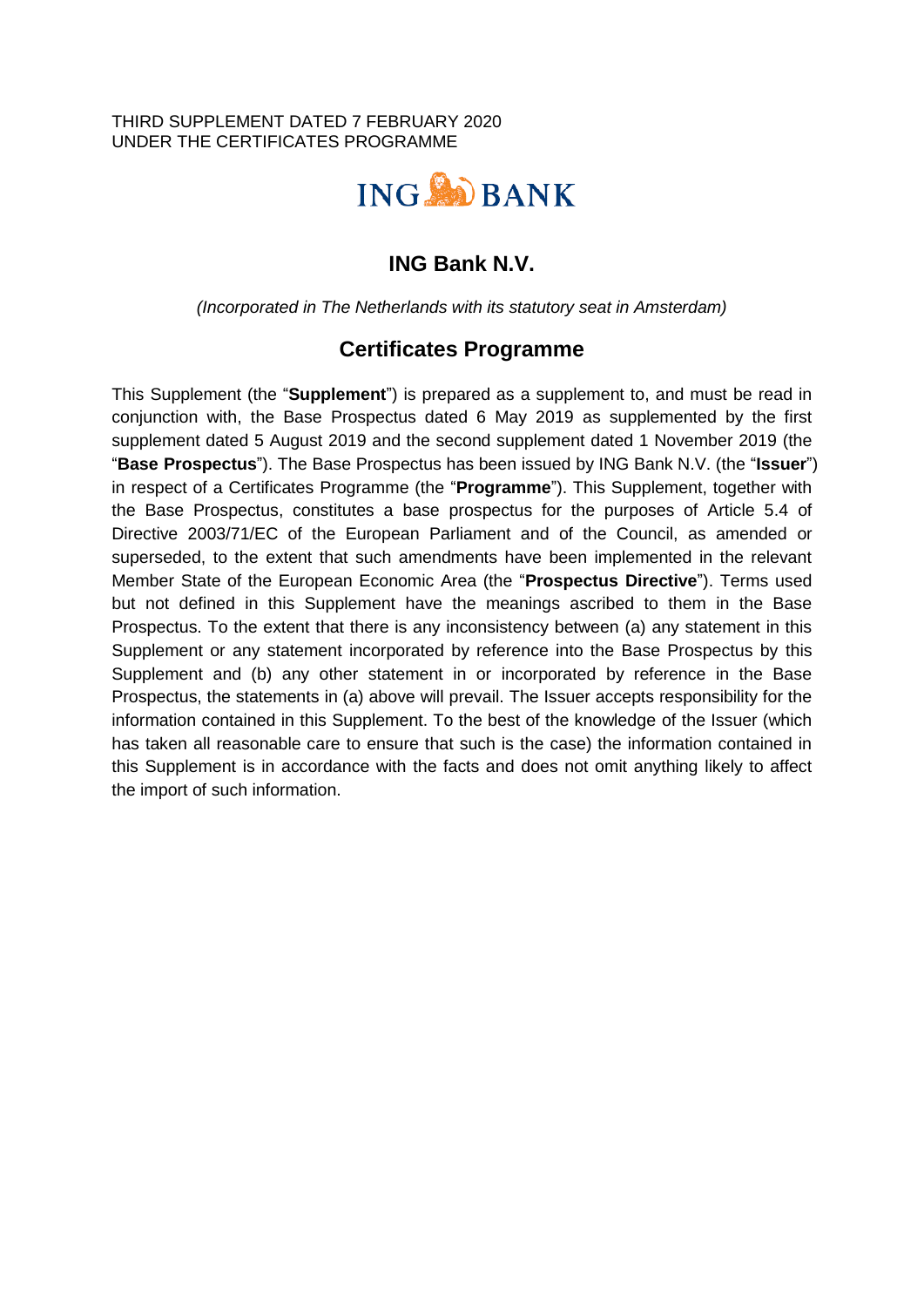### **INTRODUCTION**

No person has been authorised to give any information or to make any representation not contained in or incorporated by reference into the Base Prospectus and this Supplement, or any other information supplied in connection with the Programme and, neither the Issuer nor the Arranger takes any responsibility for, and neither of them can provide assurance as to the reliability of, information that any other person may give.

Neither the delivery of this Supplement nor the Base Prospectus shall in any circumstances imply that the information contained in the Base Prospectus and herein concerning the Issuer is correct at any time subsequent to 1 November 2019 (in the case of the Base Prospectus) or the date hereof (in the case of this Supplement) or that any other information supplied in connection with the Programme is correct as of any time subsequent to the date indicated in the document containing the same.

So long as the Base Prospectus and this Supplement are valid as described in Article 9 of the Prospectus Directive, copies of this Supplement and the Base Prospectus, together with the other documents listed in the "General Information – Documents Available" section of the Base Prospectus and the information incorporated by reference in the Base Prospectus by this Supplement, will be available free of charge from the Issuer and from the specified office of the Certificates Agents. Requests for such documents should be directed to the Issuer at Foppingadreef 7, 1102 BD Amsterdam, The Netherlands. In addition, this Supplement, the Base Prospectus and the documents which are incorporated by reference in the Base Prospectus by this Supplement will be made available on the website of ING (https://www.ingsprinters.nl/informatie/downloads and https://www.ingturbos.fr/information/telechargements (for this Supplement and the Base Prospectus), https://www.ingmarkets.com/downloads/687/global-issuance-programme (for the Registration Document), https://www.ing.com/Investor-relations/Annual-Reports.htm (for the annual reports), https://www.ing.com/Investor-relations/Results-Interim-Accounts/Quarterly-Results.htm (for the Quarterly Press Releases (as defined herein)), https://www.ing.com/Newsroom/All-news/Press-releases.htm (for the press releases) and https://www.ing.com/About-us/Corporate-governance/Legal-structure-and-regulators.htm (for the Articles of Association)).

Other than in Belgium, France, Germany, Italy, Luxembourg, The Netherlands, Poland and Spain, the Issuer and the Arranger do not represent that the Base Prospectus and this Supplement may be lawfully distributed in compliance with any applicable registration or other requirements in any jurisdiction, or pursuant to an exemption available thereunder, or assume any responsibility for facilitating any such distribution or offering.

The distribution of the Base Prospectus and this Supplement may be restricted by law in certain jurisdictions. Persons into whose possession the Base Prospectus and this Supplement come must inform themselves about, and observe, any such restrictions (see "Subscription and Sale" in the Base Prospectus).

In accordance with Article 16 of the Prospectus Directive, investors who have agreed to purchase or subscribe for Certificates issued under the Base Prospectus before publication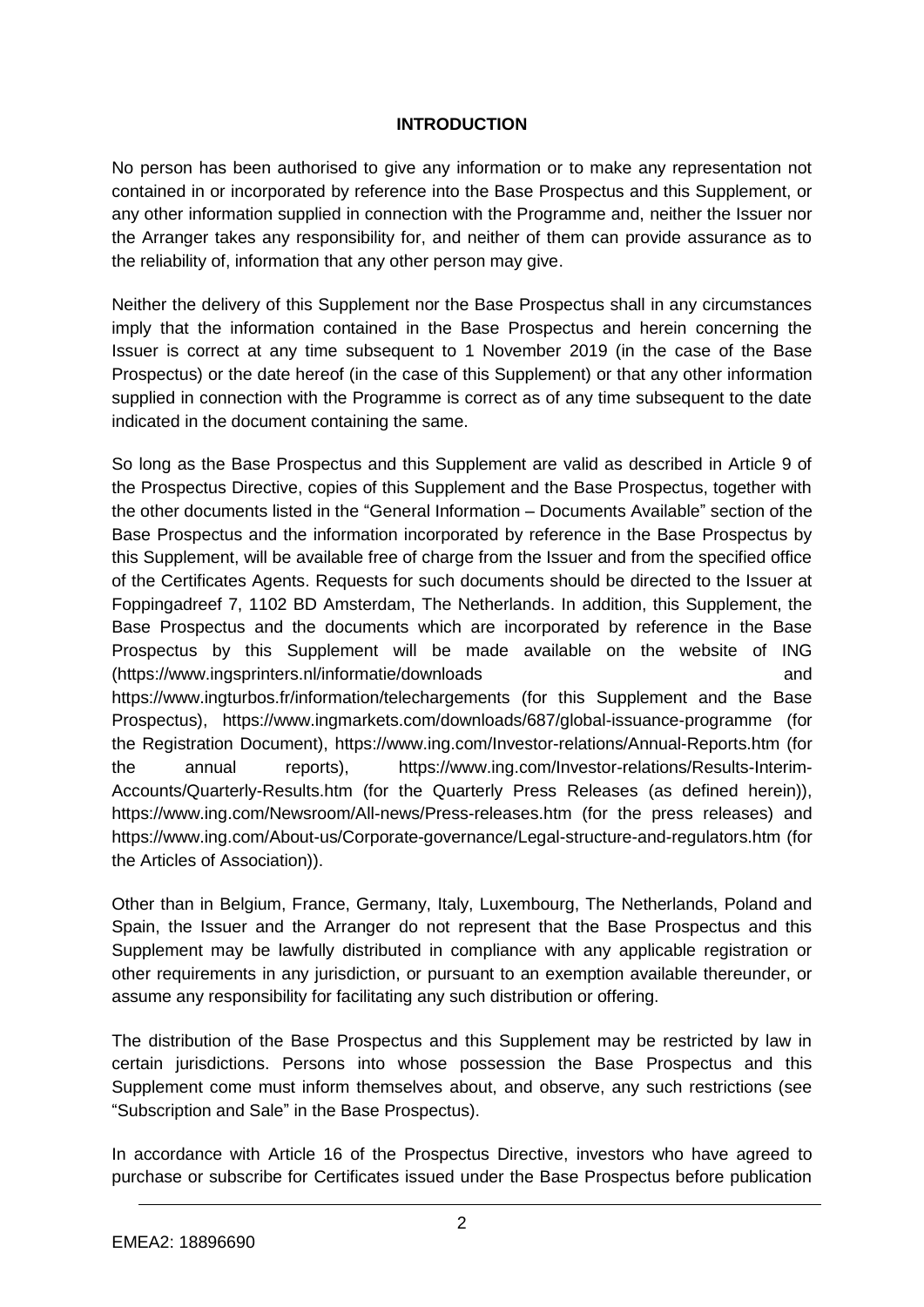of this Supplement have the right, exercisable up to and including 11 February 2020 (being the second working day after the date of publication of this Supplement), to withdraw their acceptances.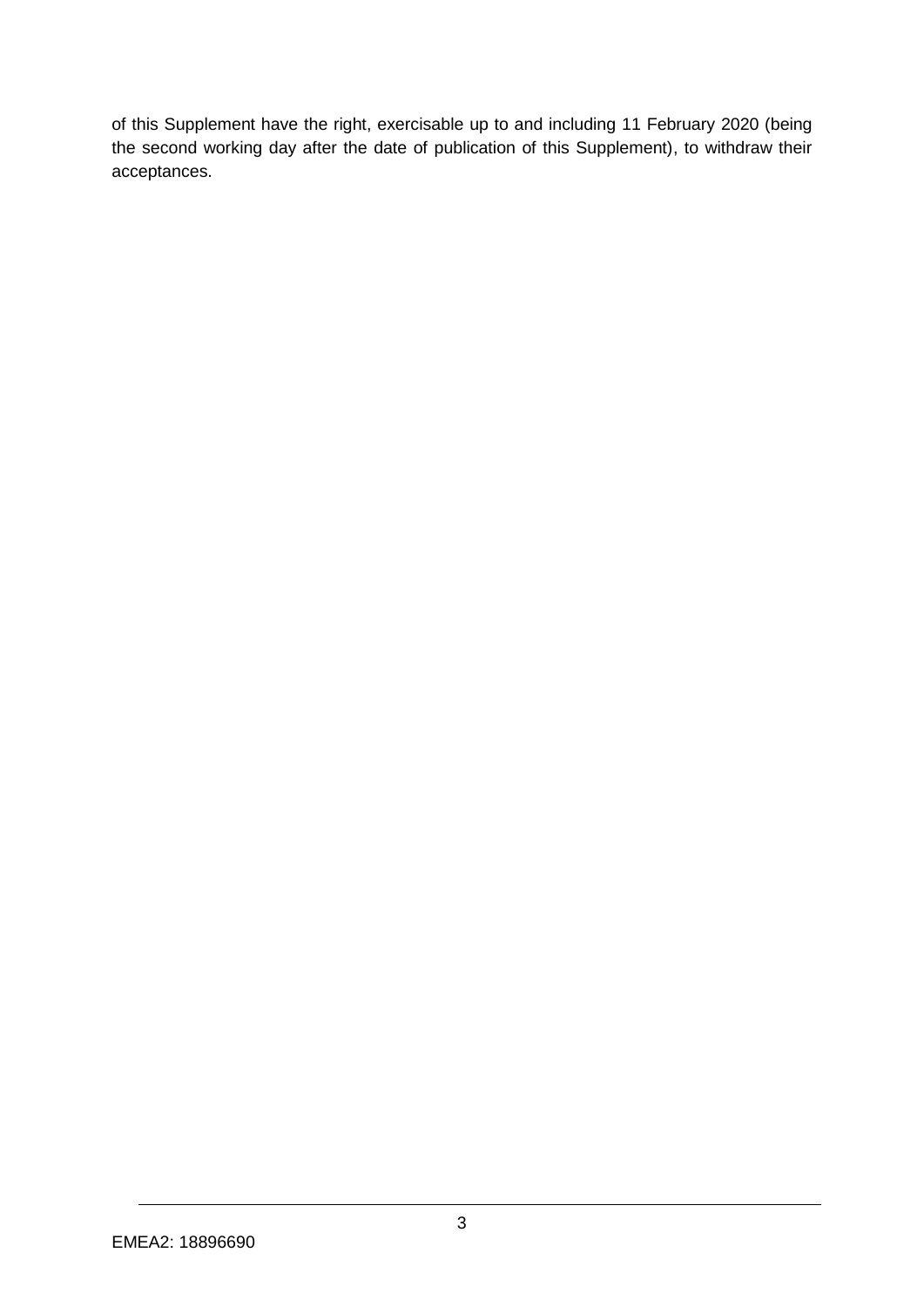## **RECENT DEVELOPMENTS AND INFORMATION INCORPORATED BY REFERENCE**

On 12 December 2019, ING Groep N.V. ("**ING Group**") published a press release entitled "ING Group 2019 SREP process completed" (the "**SREP 2019 Press Release**"). Furthermore, on 20 December 2019, ING Group published a press release entitled "ING to appoint Pinar Abay as head of Market Leaders and member of the Management Board Banking" (the "**Appointment Press Release**"). Moreover, on 6 February 2020, ING Group published a press release entitled "ING posts 2019 net result of €4,781 million; 4Q2019 net result of €880 million" (the "**Q4 Press Release**" and together with the SREP 2019 Press Release and the Appointment Press Release, the "**Press Releases**"). The Q4 Press Release contains, among other things, the consolidated unaudited results of ING Group as at, and for the three month period and twelve month period ended, 31 December 2019. For information about recent developments in the banking business of ING Group, which is conducted substantially through the Issuer and its consolidated group, during this period, see the Q4 Press Release. Copies of the Press Releases have been filed with the AFM and, by virtue of this Supplement, are incorporated by reference in, and form part of the Base Prospectus. Any references to websites or uniform resource locators ("**URLs**") contained in the Press Releases are deemed inactive textual references and are included for information purposes only. The contents of any such website or URL shall not by virtue of this Supplement form part of, or be deemed to be incorporated into, the Base Prospectus.

Please note, however, that the consolidated operations of the Issuer, while materially the same, are not identical with the reported financial and statistical information on a segment basis for the banking business of ING Group as described in the Q4 Press Release, because the financial and statistical information reported by ING Group also contains certain financial items incurred solely at the level of ING Group (on a standalone basis) which are therefore not included in the consolidated operations of the Issuer (being a wholly-owned subsidiary of ING Group).

Finally, ING Group and the Issuer have been informed about certain significant new factors in respect of multiple legal proceedings for which ING Group and the Issuer wish to update the section entitled "General Information – Litigation" in their respective registration documents in the manner set out herein.

## **MODIFICATIONS TO THE BASE PROSPECTUS**

*1. The following new paragraph shall be added at the end of the section entitled "Documents Incorporated by Reference" beginning on page 52 of the Base Prospectus:*

"In this Base Prospectus and any document incorporated herein by reference, references to websites or uniform resource locators ("**URLs**") are deemed inactive textual references and are included for information purposes only. The contents of any such website or URL shall not form part of, or be deemed to be incorporated into, this the Base Prospectus.".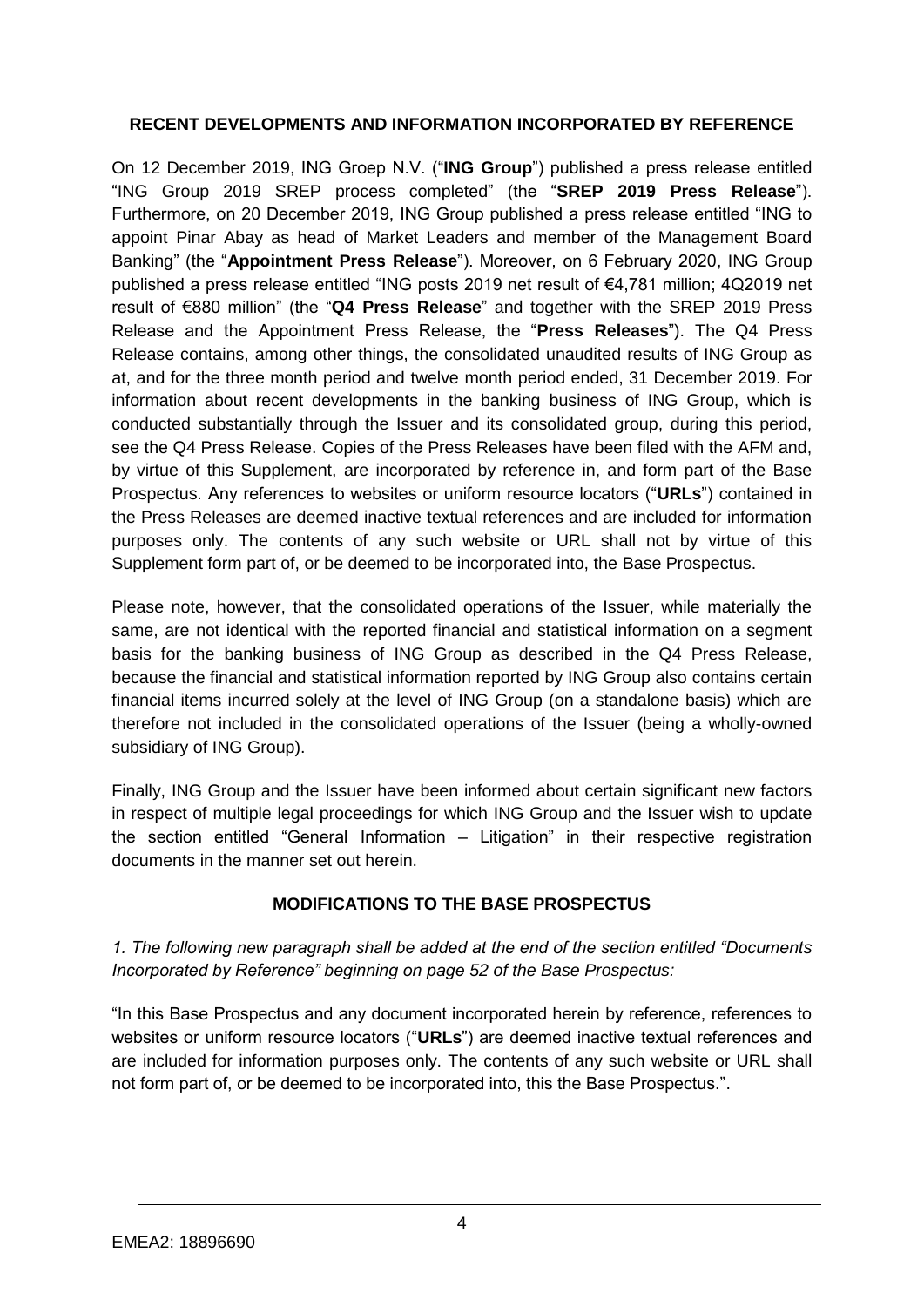*2. The section entitled "Documents Incorporated by Reference" on page 47 of the Base Prospectus shall be deleted and restated as follows:*

"(a) the registration document of the Issuer dated 29 March 2019 prepared in accordance with Article 5 of the Prospectus Directive and approved by the AFM (the "**Registration Document**"), including, for the purpose of clarity, the following items incorporated by reference therein:

- (i) the Articles of Association (*statuten*) of the Issuer;
- (ii) the publicly available annual report of the Issuer in respect of the year ended 31 December 2018 including the audited consolidated financial statements and auditors' report in respect of such year;
- (iii) the publicly available audited consolidated financial statements of the Issuer in respect of the years ended 31 December 2017 and 2016 (in each case, together with the explanatory notes thereto and the auditors' reports thereon);
- (iv) the press release published by ING Groep N.V. ("**ING Group**") on 23 April 2019 entitled "Results of ING 2019 AGM";
- (v) the press release published by ING Group on 2 May 2019 entitled "ING Posts 1Q19 net result of €1,119 million" (the "**Q1 Press Release**"). The Q1 Press Release contains, among other things, the consolidated unaudited interim results of ING Group as at, and for the three month period ended, 31 March 2019, as well as information about recent developments during this period in the banking business of ING Group, which is conducted substantially through the Issuer and its consolidated group;
- (vi) the press release published by ING Group on 11 July 2019 entitled "Roland Boekhout will leave ING to join Commerzbank";
- (vii) the press release published by ING Group on 1 August 2019 entitled "ING posts 2Q2019 net result of €1,438 million" (the "**Q2 Press Release**"). The Q2 Press Release contains, among other things, the consolidated unaudited interim results of ING Group as at, and for the three month period and six month period ended, 30 June 2019, as well as information about recent developments during this period in the banking business of ING Group, which is conducted substantially through the Issuer and its consolidated group;
- (viii) the interim financial report containing the Issuer's condensed consolidated unaudited results as at, and for the six month period ended, 30 June 2019, as published by the Issuer on 1 August 2019;
- (ix) the press release published by ING Group on 19 September 2019 entitled "ING publishes first Terra progress report"; and
- (x) the press release published by ING on 31 October 2019 entitled "ING announces change in Supervisory Board";
- (xi) the press release published by ING Group on 31 October 2019 entitled "ING posts 3Q2019 net result of €1,344 million" (the "**Q3 Press Release**"). The Q3 Press Release contains, among other things, the consolidated unaudited interim results of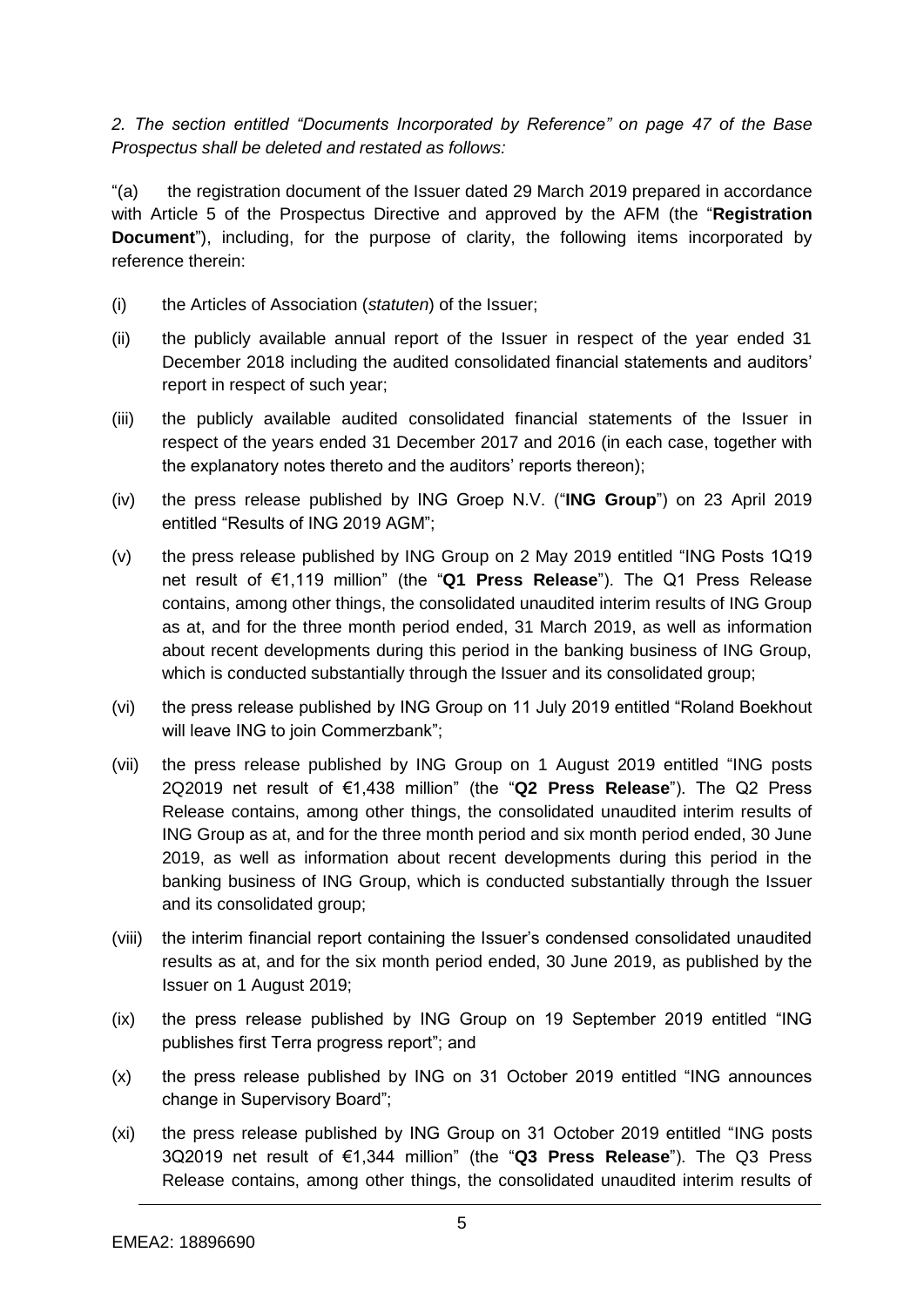ING Group as at, and for the three month period and nine month period ended, 30 September 2019, as well as information about recent developments during this period in the banking business of ING Group, which is conducted substantially through the Issuer and its consolidated group;

- (xii) the press release published by ING Group on 12 December 2019 entitled "ING Group 2019 SREP process completed";
- (xiii) the press release published by ING Group on 20 December 2019 entitled "ING to appoint Pinar Abay as head of Market Leaders and member of the Management Board Banking"; and
- (xiv) the press release published by ING Group on [6] February 2020 entitled "ING posts 2019 net result of €4,781 million; 4Q2019 net result of €880 million" (the "**Q4 Press Release**"). The Q4 Press Release contains, among other things, the consolidated unaudited interim results of ING Group as at and for the three month period and twelve month period ended, 31 December 2019, as well as information about recent developments during this period in the banking business of ING Group, which is conducted substantially through the Issuer and its consolidated group.".

*3. The paragraph entitled "Findings regarding AML processes" in paragraph (b) of the section entitled "Documents Incorporated by Reference - Amendments to the Issuer Registration Document" beginning on page 51 of the Base Prospectus shall be deleted and restated as follows:* 

"Findings regarding AML processes: As previously disclosed, after its September 2018 settlement with Dutch authorities concerning Anti-Money Laundering matters, and in the context of significantly increased attention on the prevention of financial economic crime, ING has experienced heightened scrutiny by authorities in various countries. The interactions with such regulatory and judicial authorities have included, and can be expected to continue to include, onsite visits, information requests, investigations and other enquiries. Such interactions, as well as ING's internal assessments in connection with its global enhancement programme, have in some cases resulted in satisfactory outcomes, and also have resulted in, and may continue to result in, findings, or other conclusions which may require appropriate remedial actions by ING, or may have other consequences. ING intends to continue to work in close cooperation with authorities as it seeks to improve its management of non-financial risks in terms of policies, tooling, monitoring, governance, knowledge and behaviour.

Also as previously disclosed in March 2019, ING Italy was informed by the Banca d'Italia of their report containing their conclusions regarding shortcomings in AML processes at ING Italy, which was prepared based on an inspection conducted from October 2018 until January 2019. ING Italy has been engaged in discussions with Banca d'Italia and Italian judiciary authorities. In February 2020 the Italian court confirmed and approved a plea bargain agreement with the Italian judiciary authorities As a consequence, ING Italy has paid an administrative fine and disgorgement of profit. In addition, in February 2020 the Banca d'Italia imposed an administrative fine on ING Italy. Both amounts were already provisioned for in previous quarters.

In line with the enhancement programme announced in 2018, ING Italy is taking steps intended to improve processes and management of compliance risks as required by the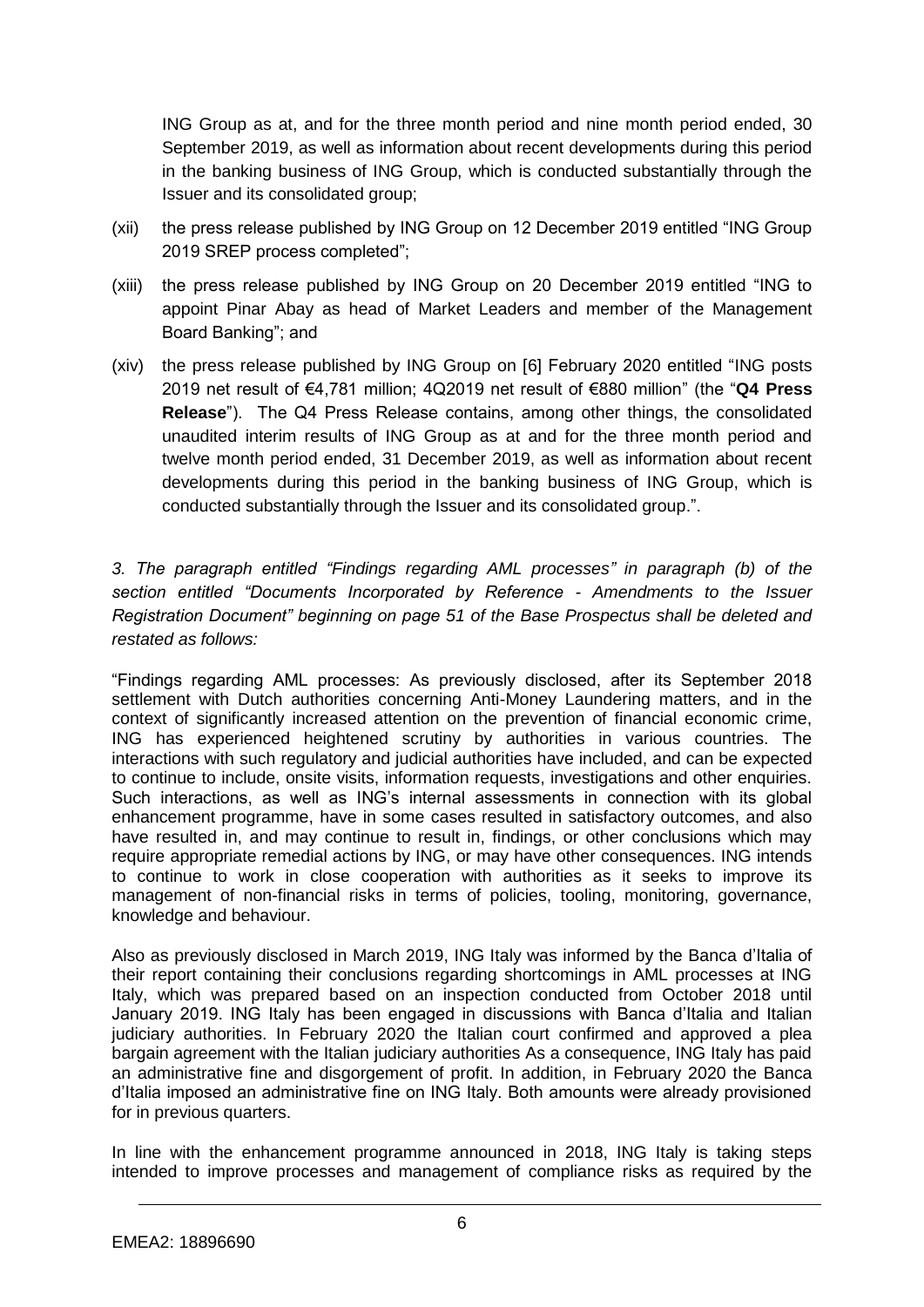Banca d'Italia. In consultation and in agreement with the Banca d'Italia, ING Italy has agreed that it will refrain from taking on new customers during further discussions on the enhancement plans with the Banca d'Italia. ING Italy will continue to fully serve existing clients in Italy and is working hard to address the shortcomings and resolve the issues identified.

ING announced steps in September 2018 to enhance its management of compliance risks and embed stronger awareness across the whole organisation. This programme started in 2017 and includes enhancing KYC files and working on various structural improvements in compliance policies, tooling, monitoring, governance, knowledge and behaviour.".

#### *4. The paragraph entitled "SIBOR – SOR litigation" in paragraph (b) of the section entitled "Documents Incorporated by Reference - Amendments to the Issuer Registration Document" beginning on page 48 of the Base Prospectus shall be deleted and restated as follows:*

"SIBOR – SOR litigation: In July 2016, investors in derivatives tied to the Singapore Interbank Offer Rate ("SIBOR") filed a U.S. class action complaint in the New York District Court alleging that several banks, including ING, conspired to rig the prices of derivatives tied to SIBOR and the Singapore Swap Offer Rate ("SOR"). The lawsuit refers to investigations by the Monetary Authority of Singapore ("MAS") and other regulators, including the U.S. Commodity Futures Trading Commission ("CFTC"), in relation to rigging prices of SIBOR- and SOR based derivatives. In October 2018, the New York District Court issued a decision dismissing all claims against ING Group and ING Capital Markets LLC, but leaving ING Bank, together with several other banks, in the case, and directing plaintiffs to file an amended complaint consistent with the Court's rulings. In October 2018, plaintiffs filed such amended complaint, which asserts claims against a number of defendants but none against ING Bank (or any other ING entity), effectively dismissing ING Bank from the case. In December 2018, plaintiffs sought permission from the Court to file a further amended complaint that names ING Bank as a defendant. In July 2019, the New York District Court granted the defendants' motion to dismiss and denied leave to further amend the complaint, effectively dismissing all remaining claims against ING Bank. In November 2019, plaintiffs filed an appeal against this judgment.".

*5. The paragraph entitled "Claims regarding accounts with predecessors of ING Bank Turkey" in paragraph (b) of the section entitled "Documents Incorporated by Reference - Amendments to the Issuer Registration Document" beginning on page 49 of the Base Prospectus shall be delete*d:

"Claims regarding accounts with predecessors of ING Bank Turkey: ING Bank Turkey has received numerous claims from (former) customers of legal predecessors of ING Bank Turkey. The claims are based on offshore accounts held with these banks, which banks were seized by the Savings Deposit Insurance Fund (SDIF) prior to the acquisition of ING Bank Turkey in 2007 from OYAK. SDIF has also filed various lawsuits against ING Bank Turkey to claim compensation from ING Bank Turkey, with respect to amounts paid out to offshore account holders so far. At this moment it is not possible to assess the outcome of these procedures nor to provide an estimate of the (potential) financial effect of these claims.".

*6. The paragraph entitled "VEB Fortis claim" in paragraph (b) of the section entitled "Documents Incorporated by Reference - Amendments to the Issuer Registration Document" beginning on page 49 of the Base Prospectus shall be delete*d.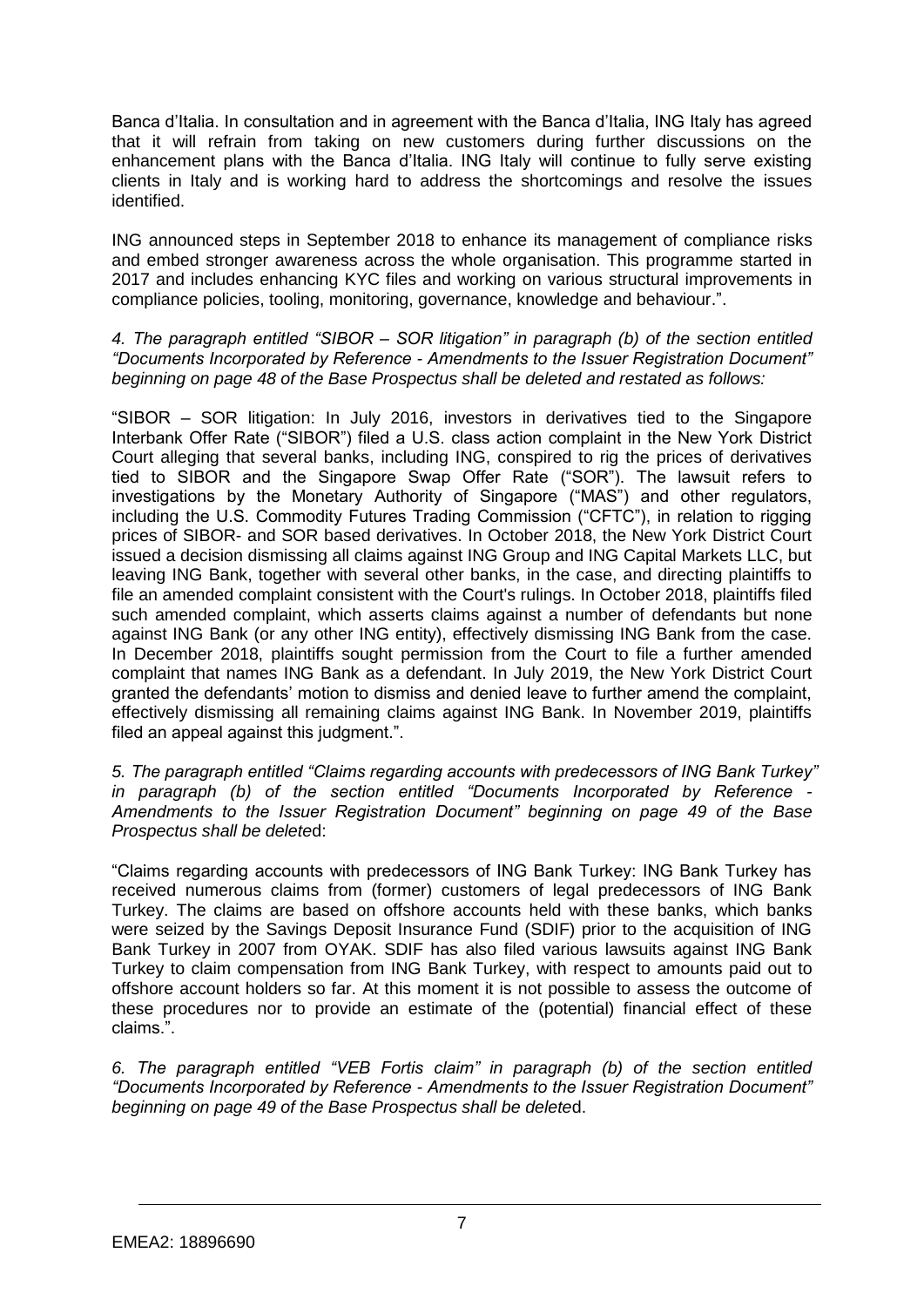*7. The paragraph entitled "Interest rate derivatives claims" in paragraph (b) of the section entitled "Documents Incorporated by Reference - Amendments to the Issuer Registration Document" beginning on page 49 of the Base Prospectus shall be deleted and restated as follows*:

"Interest rate derivatives claims: ING is involved in several legal proceedings in the Netherlands with respect to interest rate derivatives that were sold to clients in connection with floating interest rate loans in order to hedge the interest rate risk of the loans. These proceedings are based on several legal grounds, depending on the facts and circumstances of each specific case, inter alia alleged breach of duty of care, insufficient information provided to the clients on the product and its risks and other elements related to the interest rate derivatives that were sold to clients. In some cases, the court has ruled in favour of the claimants and awarded damages, annulled the interest rate derivative or ordered repayment of certain amounts to the claimants. The total amounts that need to be repaid or compensated in some cases still need to be determined. ING may decide to appeal against adverse rulings. Although the outcome of the pending litigation and similar cases that may be brought in the future is uncertain, it is possible that the courts may ultimately rule in favour of the claimants in some or all of such cases. Where appropriate a provision has been taken. The aggregate financial impact of the current and future litigation could become material.

As requested by the AFM, ING has reviewed a significant part of the files of clients who bought interest rate derivatives. In December 2015, the AFM concluded that Dutch banks may have to re-assess certain client files, potentially including certain derivative contracts that were terminated prior to April 2014 or other client files. As advised by the AFM, the Minister of Finance appointed a Committee of independent experts (the "Committee") which has established a uniform recovery framework for Dutch SME clients with interest rate derivatives. ING has adopted this recovery framework and has reassessed individual files against this framework. ING has taken an additional provision for the financial consequences of the recovery framework. In 2017, ING has informed the majority of the relevant clients whether they are in scope of the recovery framework, and thus eligible for compensation, or not. Because implementation by ING of the uniform recovery framework encountered delay, ING has previously offered advance payments to customers out of the existing provision. As of December 2018, all customers in scope of the uniform recovery framework have received an offer of compensation from ING (including offers of no compensation). As of 1 July 2019, the required process under the uniform recovery framework had been completed for approximately 99% of all customers in scope.

ING is awaiting feedback from the independent dispute committee on one file for which the relevant client opted for a 'binding advice' procedure. Hearings with the independent dispute committee took place in November and December 2019. It is not clear when the committee will present its verdict.".

#### *8. The paragraph entitled "Interest surcharges claims" in paragraph (b) of the section entitled "Documents Incorporated by Reference - Amendments to the Issuer Registration Document" beginning on page 50 of the Base Prospectus shall be deleted and restated as follows*:

"Interest surcharges claims: ING received complaints and was involved in litigation with natural persons (*natuurlijke personen*) in the Netherlands regarding increases in interest surcharges with respect to several credit products, including but not limited to commercial property (*commercieel verhuurd onroerend goed*). ING has reviewed the relevant product portfolio. The provision previously taken has been reversed for certain of these complaints. All claims are dealt with individually. Thus far, the courts have ruled in favour of ING in each case, ruling that ING was allowed to increase the interest surcharged based upon the essential obligations in the contract.".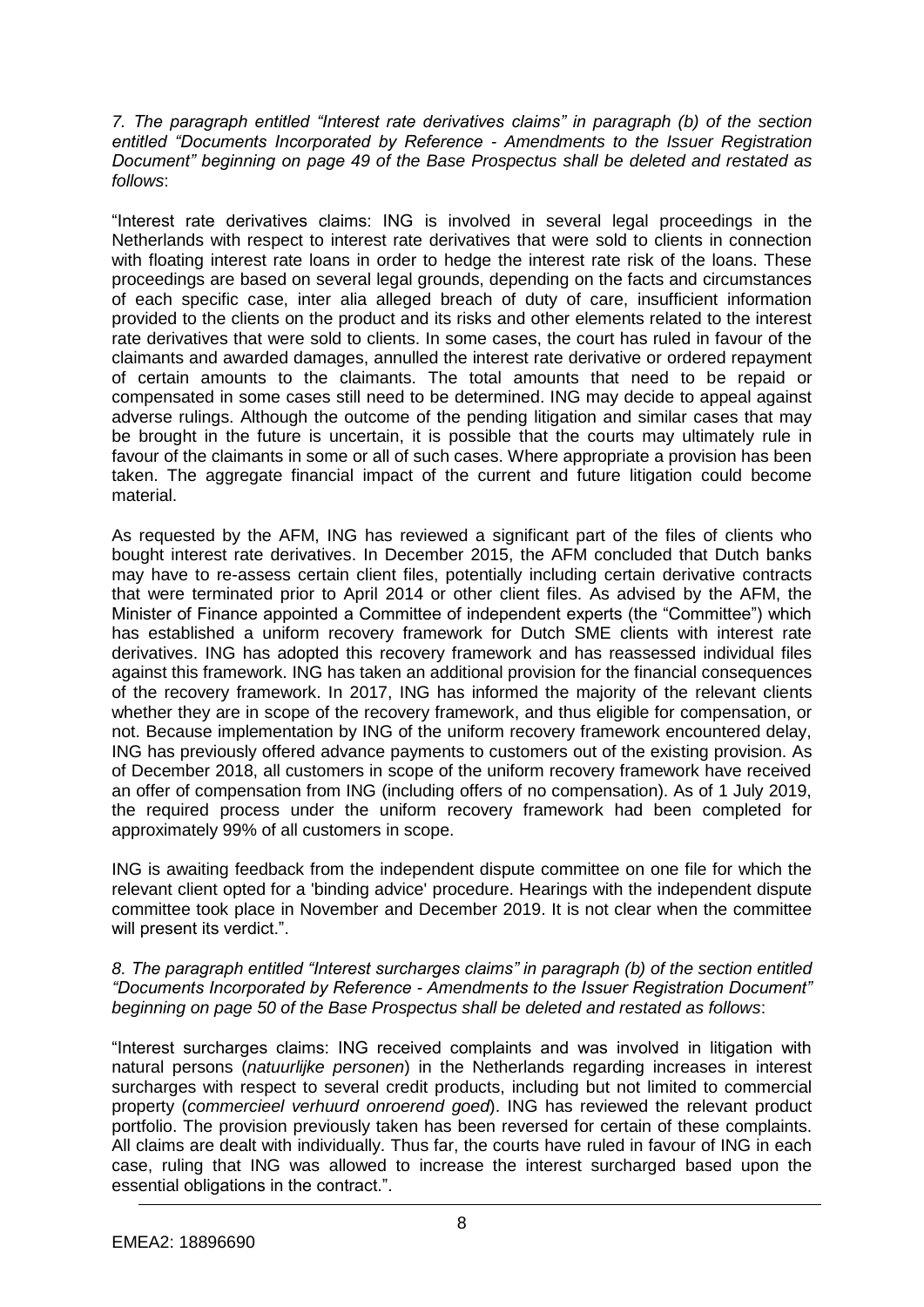*9. The paragraph entitled "Criminal proceedings regarding cash company financing" in paragraph (b) of the section entitled "Documents Incorporated by Reference - Amendments to the Issuer Registration Document" beginning on page 50 of the Base Prospectus shall be deleted and restated as follows*:

"Criminal proceedings regarding cash company financing: In June 2017, a Belgian criminal Court ruled that ING Luxembourg assisted third parties in 2000 to commit a tax fraud in the context of the purchase of the shares of a cash company. The Court convicted ING Luxembourg, among others, and ordered ING to pay a penal fine of EUR 120,000 (suspended for half of the total amount). The court also ordered ING Luxembourg jointly and severally with other parties, to pay EUR 31.48 million (together with any interest payable under applicable law) to the bankruptcy trustee of the cash company. In July 2017, ING Luxembourg filed an appeal against this judgment. A settlement with all the civil parties involved was reached in mid-2018. However, this settlement does not apply to the criminal conviction of ING Luxembourg. In January 2020, the Court of Appeal of Antwerp reformed the first judgment: ING Luxemburg benefitted from an "opschorting van de uitspraak/suspension du prononcé" which means that the conviction has been upheld, but no penal sanction has been pronounced (penalties suspended). ING Luxembourg is analyzing the judgement.".

*10. The paragraph entitled "Mexican Government Bond litigation" in paragraph (b) of the section entitled "Documents Incorporated by Reference - Amendments to the Issuer Registration Document" beginning on page 51 of the Base Prospectus shall be deleted and restated as follows:*

"Mexican Government Bond litigation: A class action complaint was filed adding ING Bank N.V., ING Groep N.V., ING Bank Mexico S.A. and ING Financial Markets LLC ("ING") as defendants to a complaint that had previously been filed against multiple other financial institutions. The complaint alleges that the defendants conspired to fix the prices of Mexican Government Bonds. ING is defending itself against the allegations. Currently, it is not possible to provide an estimate of the (potential) financial effect of this claim. On 30 September 2019, the relevant court dismissed the antitrust complaint, finding that the plaintiffs had failed to identify any facts that links each defendant to the alleged conspiracy. On 9 December 2019, the plaintiffs filed an amended complaint removing all ING entities as defendants on the condition that the ING entities enter into a tolling agreement for the duration of two years. The relevant ING entities subsequently entered into a tolling agreement, which provides that the statute of limitations will not be tolled for the two year duration of the agreement. Should the plaintiffs discover any evidence of potential involvement by ING in the activities alleged in the complaint, ING could be brought back into the litigation.".

### *11. The penultimate paragraph in the section entitled "Documents Incorporated by Reference" on page 51 of the Base Prospectus shall be deleted and restated as follows:*

"With respect to the Q1 Press Release, the Q2 Press Release, the Q3 Press Release and the Q4 Press Release (together, the "**Quarterly Press Releases**"), prospective investors should note that the Issuer's consolidated operations, while materially the same, are not identical with the reported financial and statistical information on a segment basis for the banking business of ING Group as described in the Quarterly Press Releases, because the financial and statistical information reported by ING Group also contains certain financial items incurred solely at the level of ING Group (on a standalone basis) which are therefore not included in the consolidated operations of the Issuer (being a wholly-owned subsidiary of